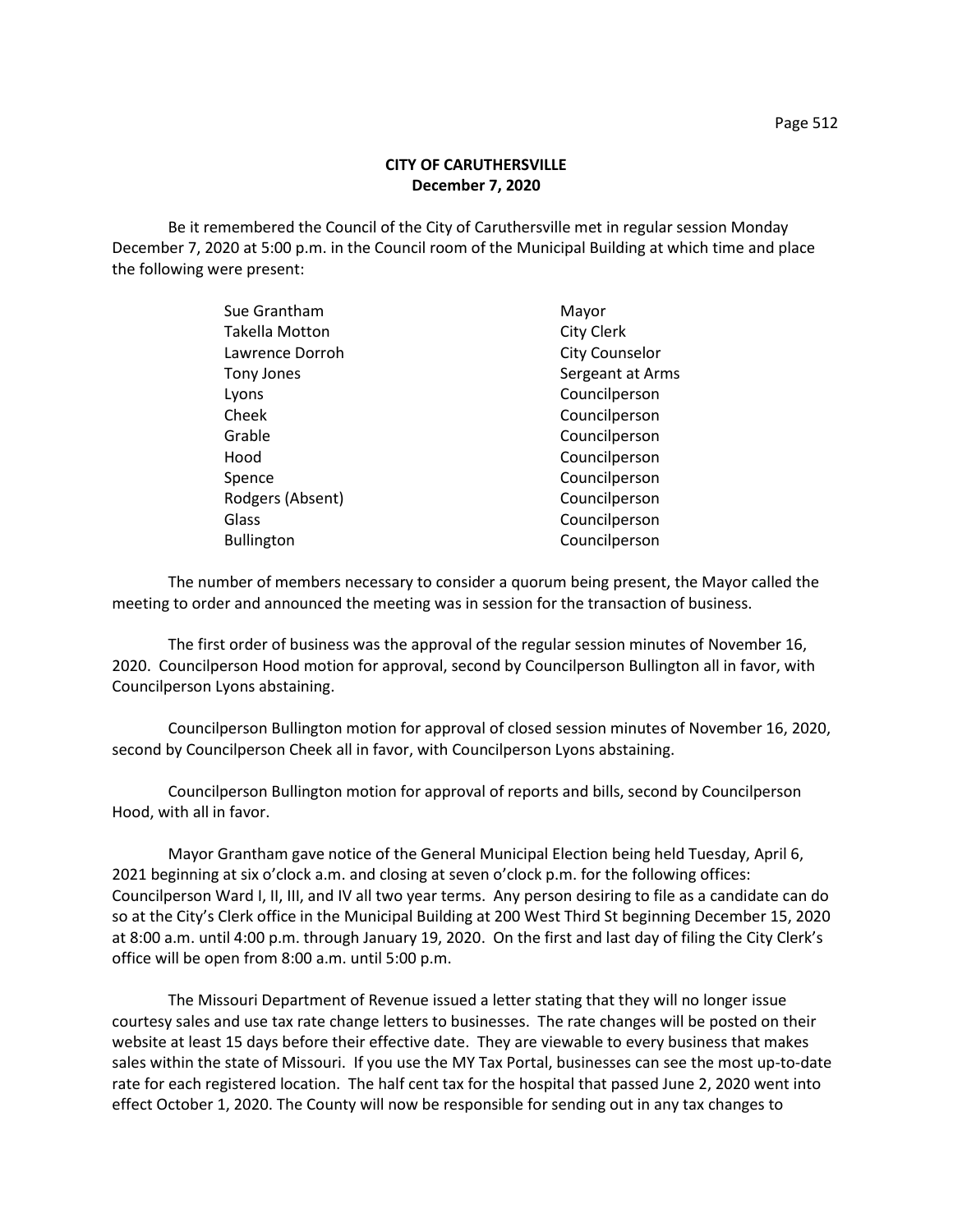## Page 513

businesses in the County. At this time the City Collector will aid in letting businesses know of the changes that are taking place.

Mayor Grantham entertained a motion for the City employees to be off Christmas Eve, December 24, 2020. Councilperson Grable motion for approval, second by Councilperson Hood, with all in favor.

Police report; Chief Tony Jones reported that there have been thefts in the area of ATV's, UTV's, trailers, and lawnmowers. Everyone should be on the alert, so that if anything comes up missing the police can view cameras in a timely manner. The department is looking at getting cameras in all the parks, in keeping the citizenry safe.

Fire report; Chief Charlie Jones reported fire calls from November 19, 2020 through December 7, 2020 are as follows: 11/19; Mutual aid call to Holland MO for two structure fires which were a total loss, 11/19; Gas leak at Mann's Fish Market around the water heater, 11/21; Structure fire on Laurant with moderate damage, 11/24; Vehicle accident with one injury on Rt. U & I55/412 overpass, 12/01; Fire alarm sounding due to dust and steam on Highland, 12/02; Structure fire with moderate damage on Broadway, 12/04; Smoke odor on Eastwood, 12/07; Structure fire with moderate damage on Eastwood. Training for the month of November was Self Contained Breathing Apparatus Practices, which was held at the Armory. Chief Jones thanked everyone involved for making his 50<sup>th</sup> anniversary celebration such a momentous occasion.

Code Enforcement; Barry Gilmore reported that he had been talking with Dr. Gardner and Claire Lane about the dedication of Industrial Dr. to James (Dinky) Lane. It was decided to let Dr. Gardner continue to mow and clean up the property, and have the Water Treatment Plant building named after James (Dinky) Lane. There's a property on Beckwith that's coming down today, and there's property on Kelly Dr. that has a lien, which has to be released before anything can be done with it. Mr. Gilmore stated that he was still working on getting three trailers out of the City. The Transfer Station and Recycling Center is not an option for disposal. Mr. Gilmore has been conversing with an individual that's interested in obtaining the trailers. With C. H. Young Grocery being a business there has to be asbestos and lead paint tests conducted before it can be torn down. A letter has been sent to the owners for the cost of the project. Councilperson Hood motion for approval of the dedication of the Water Plant to James (Dinky) Lane, second by Councilperson Lyons, with all in favor.

Library report; Teresa Tidwell reported that some minor repairs had taken place at the Library. Ms. Tidwell received an email from a lady from West Memphis stating that this Library was the only one around that had a book that she had been searching for. With books only being able to be checked out by residents of Pemiscot County or mailing and processing fees for non -residents; the lady suggested paying \$100. The book was packaged and sent out, with receipt of the donation.

City Collector; Paige Gillock reported she had sold 50 business license with an additional 20 being sold today. Tax Collections from November 1, 2020 through December 30, 2020 are as follows: Sewer/\$16,567.18, Library \$7,847.29, General/\$48,838.69, Health/\$13,956.89, Cemetery \$3,483.27. Collections from December 1, 2020 through December 7, 2020 are as follows: Drainage District/\$1,400, Sewer/\$8,016.48, General/\$23,634.51, Library/\$3,797.31, Health/\$6,753.37, Cemetery/\$1,685.45.